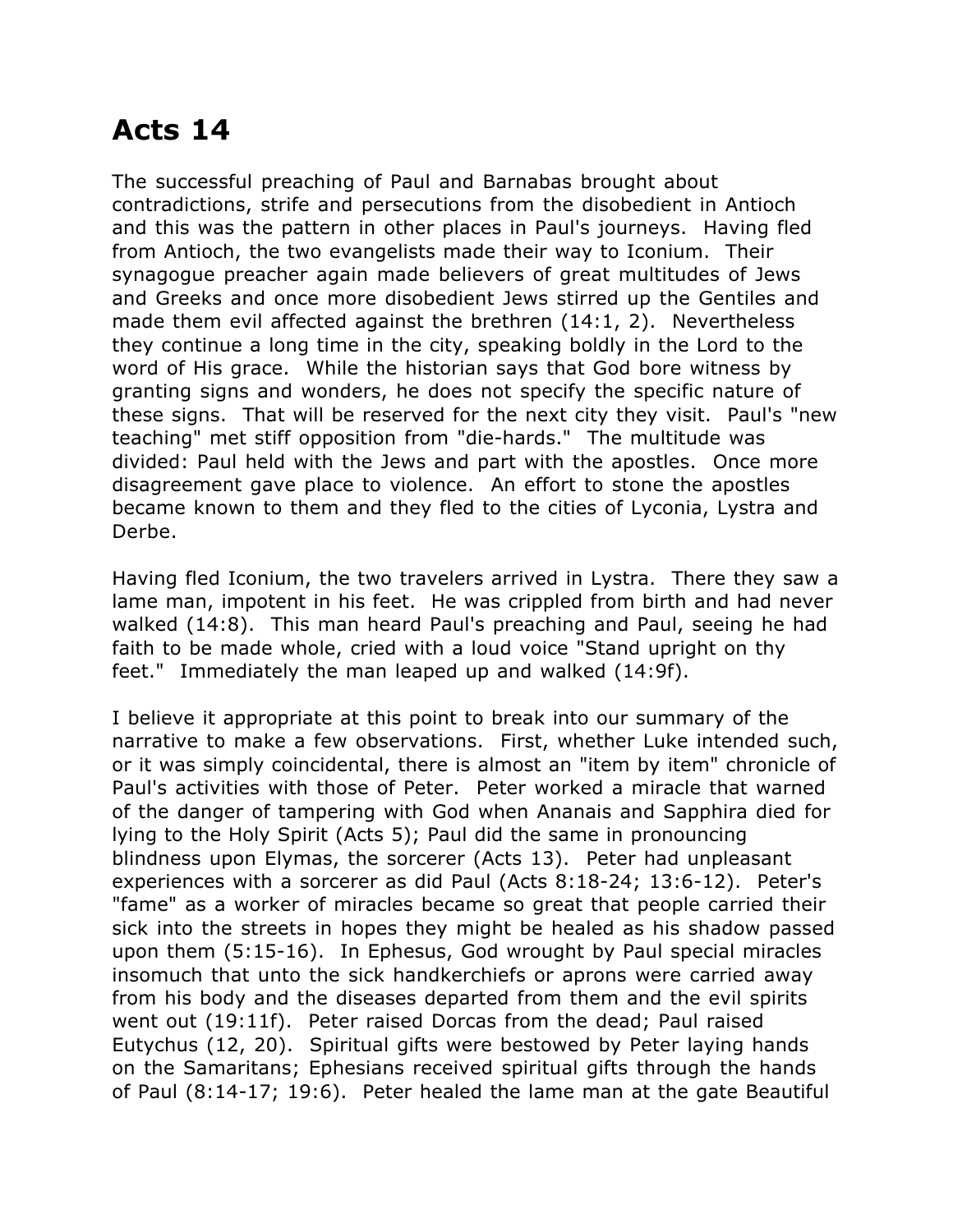in Jerusalem; Paul healed a lame man in Lystra (3; 14:8f). Whether intended comparisons or not, they show that Paul was equal to Peter, that God had given him his apostleship to the Gentiles, just as He had given Peter his apostleship to the circumcision (Gal. 2:7f).

Second, sometimes faith was a condition in healing, as in the case of the impotent man. Paul saw he had faith to be healed. Jesus sometimes made faith a condition to healing (Matt. 9:27-30), but not always. It could not have been in the case of Lazarus, Jairus's daughter, Dorcas or Eutychus. Nor is there evidence faith was requested of the blind man in John 9. The man healed at the pool of Bethesda did not even know who had healed him, nor is there evidence faith was required that he might be healed (John 5). Third, how did Paul "see" that this lame man "had faith" to be healed? The only way to know such was for Paul to possess the gift of "discerning of spirits" for "who among men knoweth the things of a man save the spirit of the man which is in him?" (1 Cor. 2:11).

Back to Lystra. The healing of the lame man was startling to the crowd, to say the least. Whether in their excitement they "fell back" to the use of their native tongue or they knew no other language, they said in the Lycanonian language "the gods are come down to us in the likeness of men" (14:11f). They called Barnabas Jupiter and Paul Mercury because he was the chief speaker (14:12). The priest of Jupiter brought oxen and garlands to offer sacrifice to these men. They seemed at first to be unconscious of such activities, but when they discerned what was about to take place, they were appalled and rent their garments (showing distress and anguish) and leaped forth among the multitudes saying, "Sirs, why do ye these things? We also are men of like passion with you and bring you good tidings that ye should turn from the vain things unto a living God who made the heavens and the earth and the sea and all that in them is..." (14:14f). Even these efforts on the part of the apostles were scarcely sufficient to restrain them from their worship of them. Then, they stoned them! How fickle can man be? Dissenting Jews from Antioch and Iconium had followed them there and persuaded the multitude. Human opinion changes rapidly! Later, Paul reminded Timothy of these events in 2 Timothy 3:10f.

This region of Lystra, Derbe and Iconimum is identified by many as the churches of Galatia to whom Paul wrote. It is true there is an area to the north of these cities which is identified on maps as "Galatia" and through which Paul traveled on his second journey (16:6), but there is compelling evidence that these cities and this region of Lycanion WAS the area for whom Paul's letter to the Galatians was intended. The Galatians were